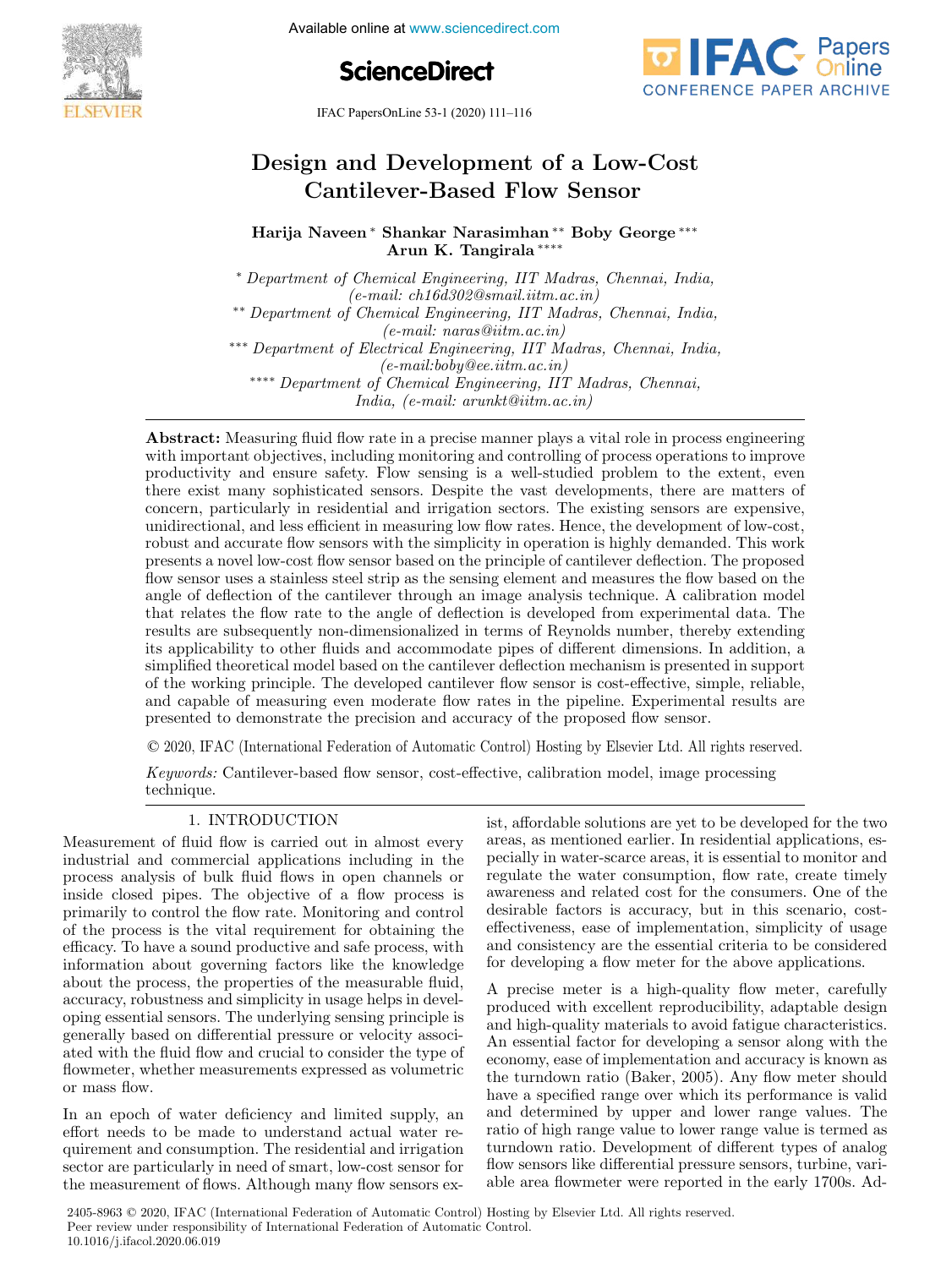vancements in technology have provided improved sensor designs and measurement methods (Pereira, 2009). Some of them are Coriolis, magnetic, and ultrasonic flow meters and thus started the era of digital flow meters. Developments provided any flow meter can exist as a smart flow meter version with the help of wireless sensor networks for collaborative and real-time sensing applications. They increasingly gained the market due to several advantages, like the low-pressure loss, no moving parts, and long term performance.

Water meters used in residential and commercial buildings use a public water supply system. These meters are designed to quantify how much water is consumed by a particular household with moderate accuracy compared to expensive and highly accurate flow meters used in industries. For residential water metering, the pipe diameter is usually 20 to 50 mm. The typical permanent flow rate of a residential water meter for a 20 mm diameter pipeline is 4.0  $m^3$ ph. Similarly, in irrigation applications, flow meters are needed for measuring water usage during scheduled irrigation, manual watering, identifying high flow conditions, slow leaks, and collecting data for water budgeting and compliance purposes. Existing electronic water meters, such as ultrasonic and electromagnetic flow meters, are limited in their capabilities for measurement at low flow rates. Mechanical meters can have higher turndown ratio, but due to wearing of moving parts, their performance decreases over time. Even though many highquality flow sensors and measurement techniques exist, there is always a need for the development of the low-cost, possibly nonintrusive, precise and accurate sensor.

Some of the improved sensor designs and measurement methods reported in the literature have received considerable attention. Dijkstra and Uittenbogaard (2010) experimentally found validation for numerical simulation model with the help of observations of flexible plastic strips positions and the forces subjected to the flow. The physically measurable input parameters provide a handy and generic tool in studying flow and exchange processes in the fields of flexible vegetation. Eswaran and Kumar (2012) found a conceptual design of automated water distribution and metering system for residential buildings. Current water distribution and the metering system uses mechanical or electronic water meters, which do not have any control over the consumption of water. To address this issue, the authors implemented a closed-loop water metering system along with the development of GUI (graphical user interface), which gives uniform distribution irrespective of pressure variation in the pipelines and geographical elevation, conservation on water consumption.

Evans et al. (2004) and Dinardo et al. (2013) describes a procedure for improving the measurement of fluid flow rates in pipes through the analysis of vibrations with the help of an accelerometer. The sensor is non-intrusive, lowcost and reliable flow rate measurement methods without load errors. Wei et al. (2007) proposed a novel 2-D capacitive silicon flow sensor that is anchored by a spring-like beam which can detect both airflow velocity and direction. The flow-induced drag force makes the disk shift and eventually changes the capacitance. Lu and Chen (2008) developed a new fibre-optic sensor system consisting of a fibre Bragg grating cantilever to realize the simultaneous measurement of fluid flow rate and direction with stainless steel and spring steel cantilever as substrates. The authors found that a change in the water flow rate gives rise to a monotonic shift in the Bragg resonance wavelength of the grating and also evaluated the flow direction. Yang and Yi (2015) implemented a novel and compact optical vortex flow meter. The sensor monitors the open area liquid flow velocity based on the von Karman vortex street and floating fibre ring vortex sensor to measure the vortex shedding frequency in the liquid flow.

This work presents the possibility of developing a low-cost flow sensor based on a cantilever beam inserted vertically inside a pipe. The critical sensing element of the proposed sensor is made of stainless steel. The sensor bends in the direction of flow due to force induced. The deflection of the sensor associated with fluid force can be quantified. Costeffectiveness, size of the sensor and repeatability are the advantages of the proposed sensor. The developed sensor is capable of obtaining the fluid flow rate and the flow direction at the same time.

The remaining section of the paper is organized as follows. Section 2 lays down the underlying sensing principle for the designed sensor. Section 3, along with three subsections, explains the sensor design, experimental prototype and the technique used for flow sensing. The results and discussion, along with the comparison using theoretical and measured data, is showcased in section 4. The paper ends with the conclusion in section 5.

#### 2. WORKING PRINCIPLE

Analysis of cantilever deflection is of great importance in structural design. Extending the utility into fluid mechanics helps in resolving the problems related to fluid flow measurements. A structural member whose length is considerable in comparison to its thickness and impacted by transverse loads that produce significant deflection is known as a beam. A uniformly loaded cantilever is fixed at one end and free at other end thereby carrying a uniformly distributed load. The principle for the proposed sensor is based on cantilever deflection subjected to a uniformly distributed load. Deflection is measured from the normal force induced by the flow over the sensor.

The normal force F, acting on the cantilever with drag coefficient C<sub>D</sub> (dimensionless), the solid area A<sub>p</sub> (m<sup>2</sup>) projected on the vertical plane perpendicular to the flow, as shown in Fig. 1 is given as:

$$
F = \frac{C_D \rho A_p V^2}{2},\tag{1}
$$

where,  $\rho$  is the fluid density (kg/m<sup>3</sup>) and V is the velocity of fluid  $(m/s)$  (Pritchard and Mitchell, 2016).  $C_D$  is used to quantify the resistance of an object in a fluid environment. Due to the effect of force, the deflection in the sensing element of length  $L(m)$  can be calculated from  $(2)$ :

$$
D = \frac{qL^4}{8EI},\tag{2}
$$

where,  $q = F/L$  is the uniformly distributed load  $(N/m)$ , E is the modulus of elasticity (Pa) and I is the moment of inertia  $(m<sup>4</sup>)$ . Finally, the angle of deflection is defined as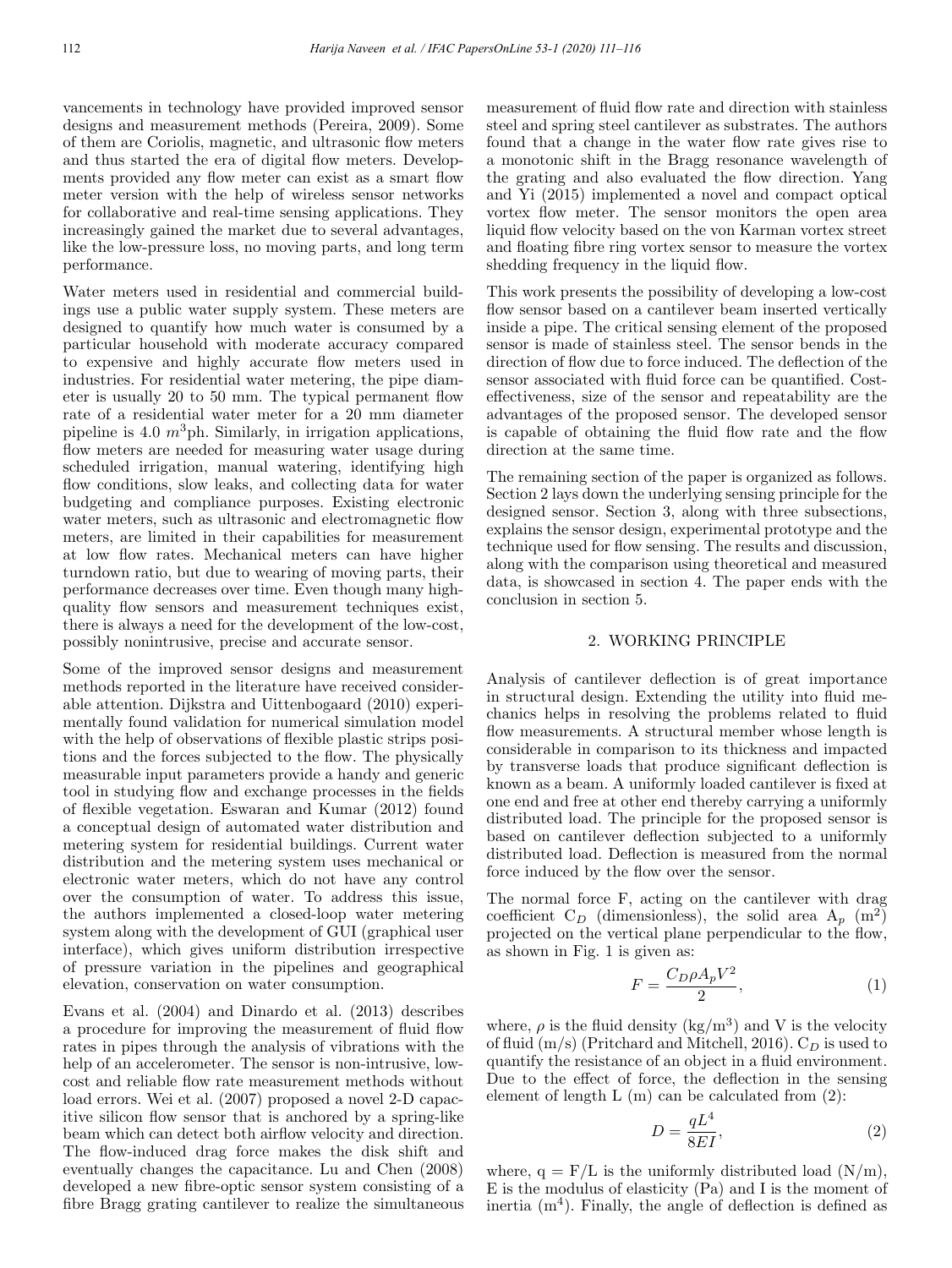the ratio of deflection to the length of the cantilever, given as (3).

$$
\tan \theta = \frac{D}{L},\tag{3}
$$

The main focus of our work is to build a relationship between the angle of deflection and the flow rate. The idea is further extended to non-dimensionalise the relation in terms of Reynolds number, thereby providing its potential utility in any fluids and pipes of other dimensions. Reynolds number (Re) helps in visualizing the flow patterns as laminar or turbulent.  $C_D$  is a function of Re, and in this work, it is considered as a constant because the flow is turbulent. It helps in examining the relationship between the velocity and behaviour of the fluid flow and is given by:

$$
Re = \frac{d\rho V}{\mu} \tag{4}
$$

where,  $\mu$  is the viscosity of the fluid and d is the diameter of the pipe Here, the method of measurement of angle is by image processing technique (Gonzalez, 2004). Above equations demonstrate that the fluid flow rate is proportional to the squareroot of angle of deflection.

# 3. PROPOSED FLOW SENSOR

This section comprises of the design of the sensor, validating it with the help of experimental prototype and the techniques used in measuring the flow rate.

#### 3.1 Sensor design

A schematic diagram of the proposed flow sensor (45 x 15 mm) consists of a cantilever with a fixed top section and an adequate length of 45 mm is inserted into the pipe section of diameter,  $\phi = 63$  mm. The cantilever-based sensor arranged will deflect with an angle,  $\theta$ , corresponding to the flow, as shown in Fig. 1. Several techniques can



Fig. 1. Simplified schematic diagram of the proposed sensor

be used to measure the angle. In this study, we have used a camera-based approach. A transparent window made of acrylic glass is grooved into the pipe with the proposed cantilever and a camera is placed outside the duct to monitor its deflection concerning the flow. An LED (light-emitting diode) strip with IP68 (having the same area of that of the cantilever) is attached on to the steel cantilever for visibility as shown in Fig. 2. Stainless steel is selected because of its durability, safe to use in a water environment, and hence it ensures public health.

### 3.2 Experimental prototype

The hydraulic system developed for evaluating the sensor consists of one reservoir (100 litres), a pump of 746 W,



Fig. 2. Stainless steel cantilever sensor : (a) sensor unit with front and reverse view; (b) side view of sensor inserted inside pipe. LED strip and camera are used to capture the deflection of the strip as a function of the flow to evaluate the proposed cantilever based scheme.

two valves one for regulating (globe valve) and the other for bypassing (gate valve), electromagnetic (MAG650) flow meter  $(2-35 \, m^3$ ph) as flow instrument for calibration. The flow test section is a horizontal PVC pipe with a nominal diameter of 63 mm with an inserted cantilever of length 45 mm and width 15 mm and a high definition camera (Logitech c920) for analyzing the image as shown in Fig. 3.

The flow sensor is placed vertically inside the pipe with silicone tubing for the LED strip that houses it with an insulated as well as waterproofed cross-section. Different types of LEDs are available, but for the current application we use RGB LEDs consisting of one red, green, blue LED, and are colonized in a flexible circuit board known as an LED strip light. "IP" is the abbreviation for Ingress Protection. IP67, given by number 6 and 7 means that it is dust tight and offers complete protection against contact and also protects against the ingress of water in harmful quantity. The deflection of the sensor concerning each flow rate is captured by the camera for image analysis with a frame per second of 15, as shown in Fig.4.



Fig. 3. Experimental system with the prototype flow sensor and a flow meter to compare the results.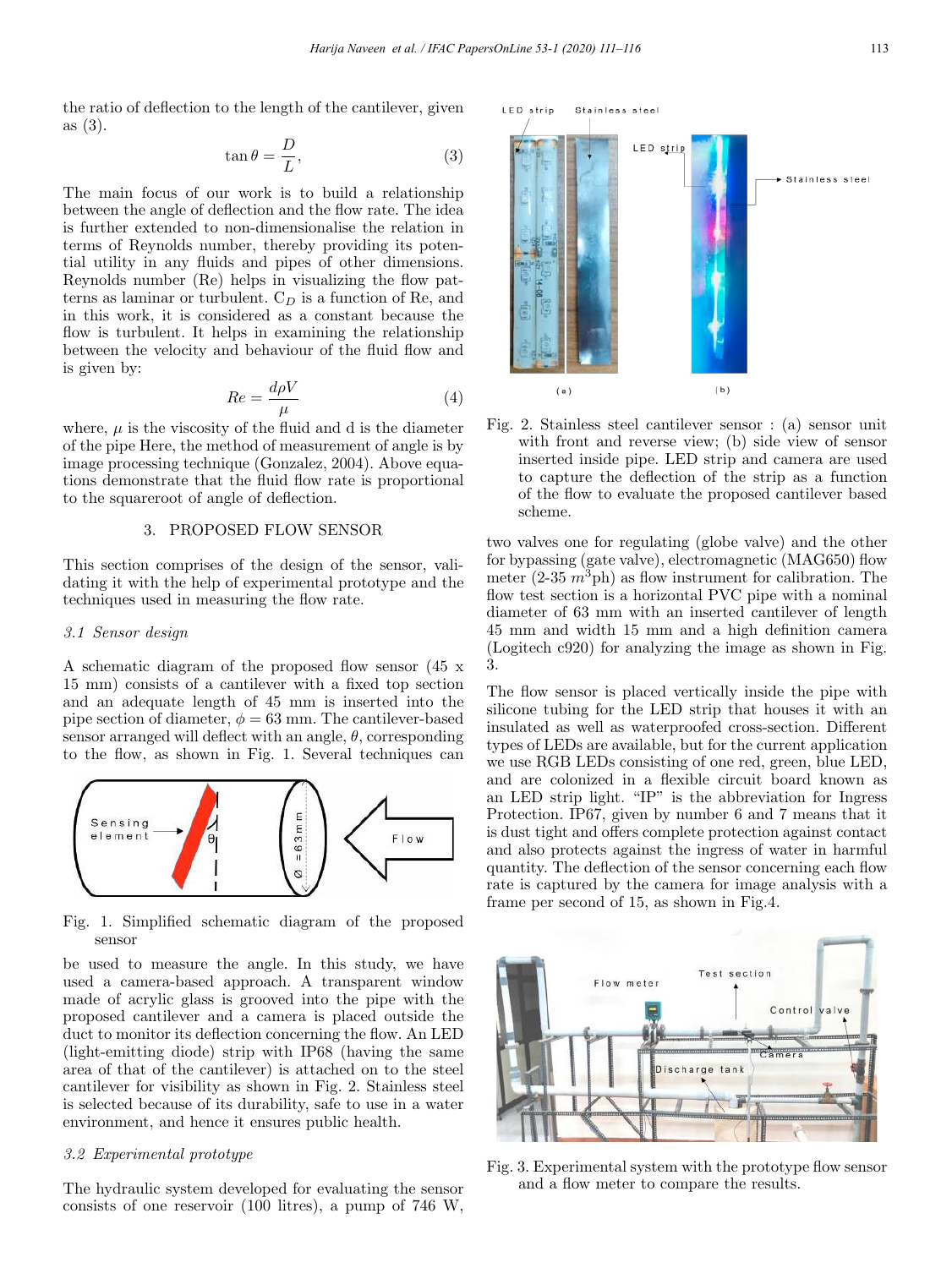

Fig. 4. Photograph of the test section

#### 3.3 Flow sensing by image analysis techniques

Image analysis methods extract information from an image by using automatic or semiautomatic techniques. There are different techniques used in automatically analysing images and the main technique used here is image segmentation. Image segmentation is the process of partitioning a digital image into multiple segments. The simplest method of image segmentation is called the thresholding method. Thresholding is a non-linear operation that converts a gray-scale image into a binary image where the two levels are assigned to pixels that are below or above the specified threshold value. In order to extract the information from image, edge detection tool is used. It is a set of mathematical methods which aim at identifying points in a digital image at which the image brightness changes sharply or, more formally, has discontinuities. The points at which image brightness changes sharply are typically organized into a set of curved line segments termed edges.

An image processing technique transforms the edge data of the image into a parametric transform space, known as Hough transform, which is used for determination of the angle of the sensor. Shapes are characterized by the parameters associated with the curves that form the boundary of the object with the help of edge detection (Gonzalez, 2004). Mohammad et al. (2014) commented on different edge detection algorithms, and the popular Sobel edge detection method considered in this work. The main advantage of this edge detection method is that it has some smoothing effect on the random noise in the image by introduction of an average factor. Also, it takes differential of two rows or two columns, so the elements of the edge on both sides has been enhanced, so that the edge seems thick and bright. The Hough transform proposed by Hough[1962] was initially developed to recognize lines. Consider a point  $(x, y)$  in the xy-plane and the general equation of a straight line in slope-intercept form is,

$$
y = ax + b \tag{5}
$$

Infinitely many lines pass through  $(x, y)$ , satisfying (5) for varying values of  $(a, b)$ . However, rewritting (5) as (6) and considering the ab-plane (also called parameter space) yields the equation of a single line for a fixed pair  $(x, y)$ .

$$
b = -ax + y \tag{6}
$$

A practical difficulty with this approach is that the slope of line, approaches infinity as the line approaches the vertical direction. An effective way to overcome this difficulty is to use the standard representation of line and considering  $(\rho,$  $\alpha$ ). The new parameter space is known as Hough space, where  $\alpha$  is the angle of the line and  $\rho$  the distance from the line to the origin.

$$
\rho = x \cos \alpha + y \sin \alpha \tag{7}
$$

A horizontal line has  $\alpha = 0^{\circ}$  with  $\rho$  being equal to the positive x-intercept. Similarly, a vertical line has  $\alpha = 90^{\circ}$  with  $\rho$  being equal to the positive y-intercept. Each sinusoidal curve represents the family of lines that pass through a particular point  $(x, y)$  in the xy-plane. The obtained images from the camera were processed in MATLAB using image processing toolbox. MATLAB builtin functions like 'hough' that performs the Hough transform on a binary edge image, and returns the accumulator. Lines are detected by interpreting the accumulator with the help of 'houghpeaks' and 'houghlines' which converts infinite lines to finite lines. From the image, the longest line segment is extracted to obtain the angle with respect the horizontal axis, which is indeed the deflection angle as shown in Fig. 6.

### 4. RESULTS AND DISCUSSION

The results and analysis are presented, starting with the comparison between the observed model from experimental data and a simplified cantilever model to show that the data follows the expected trend. Subsequently, a calibration model is developed with the measured data that provide the relation between the angle of deflection and the flow rate.

The cantilever model, as described in section 2, is a simplified version of the actual structural mechanism. One of the objectives is to find a similar trend between observed and the cantilever model, and there exists a qualitative match. However, a quantitative difference can be expected due to the approximations involved in the sensor design. This claim is demonstrated by performing a comparison study between the angle from the cantilever model and the observed model. The experimental deflection of the cantilever induced by the water flow and the theoretical deflection from the cantilever principle as a function of Reynolds number is shown in Fig. 5



Fig. 5. Comparison between observed and cantilever model at different Reynolds number values: red- experimental; blue- theoretical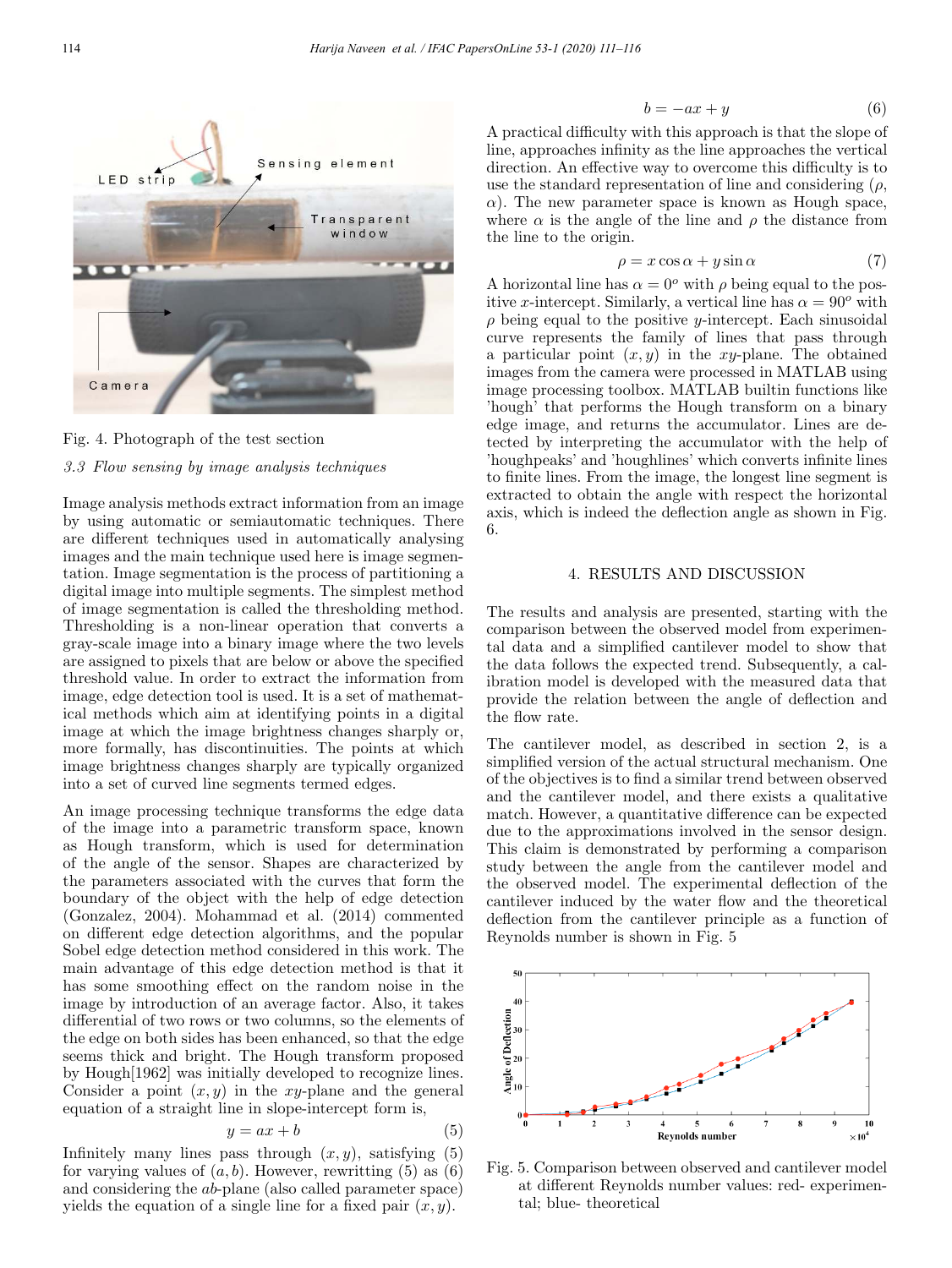The system on which the experiment is performed consists of a LED stainless steel cantilever, with fixed top section (5 mm) and the remaining section (45 mm) was impacted by the water flow as shown in Fig. 6. During the experiment, when the flow rate was increased from 0 to 15.5  $m^3ph$ , the corresponding images were recorded and processed to get the angle,  $\theta$  for each flow rate.



Fig. 6. Original images captured from the camera and processed images with angle from the algorithm. 4.2 <sup>o</sup> offset is present in the prototype, due fixed the mechanical misalignment.

From the experimental data, a calibration model is developed between the fluid flow rate and the observed angle from the proposed sensor as shown in Fig. 7. From the analysis, it is evident that, the fluid flow rate is proportional to squareroot of the observed angle of deflection. The maximum flow rate is 15.5  $m^3ph$  for a maximum angle of  $43.75^{\circ}$  from the stainless steel cantilever.

Coefficients of the model equation given in (8) for Fig. 7 is listed in Table1.

$$
f(z) = uz^v \tag{8}
$$

Table 1. Coefficient of the polynomial models

| Coefficient | Value | f(z) |                          |
|-------------|-------|------|--------------------------|
|             | 0.77  |      | Flow rate Observed angle |
|             | 0.79  |      |                          |

In order to use these results for pipes of other dimensions and different fluids, a non-dimensional approach is helpful. For this purpose we have done the analaysis in terms of Reynolds number as shown in Fig. 8. Similarly, Table2 lists the coefficients of the model equation given in (9) for Fig. 8.

$$
g(k) = p k^q \tag{9}
$$

The cost of the prototype sensor developed is about 35 USD which is much less compared to the equivalent com-



Fig. 7. Calibration model for flow rate and angle of deflection.



Fig. 8. Non-dimensional plot of angle of deflection vs Reynolds number

Table 2. Coefficient of the polynomial models

| Coefficient | Value | `( k                           |  |
|-------------|-------|--------------------------------|--|
|             | 4760  | Reynolds number Observed angle |  |
|             | 0.79  |                                |  |

mercially available sensors. Validation is done to test the efficiency of the model obtained with test data which provides necessary accuracy for the usage in flow applications. The results obtained are valid for a PVC pipe of 63 mm diameter. Repeated measurements on the sensor indicated that the sensing response is reproducible with a standard deviation of  $2^o$  for mid-scale range. The process was repeated five times leading to an accuracy of 2 %. The change in the forward flow rate yielded a threshold value of  $2 m<sup>3</sup> ph$ . Under zero flow conditions, the cantilever has an offset angle of  $4.2^{\circ}$  and is due to the physical arrangement inside the pipe. The issue can be rectified by proper surface mounting. From Fig 7 is it evident that the LED stainless steel cantilever is an effective low-cost sensor to realize simultaneous sensing of the water flow both for its rate and direction.